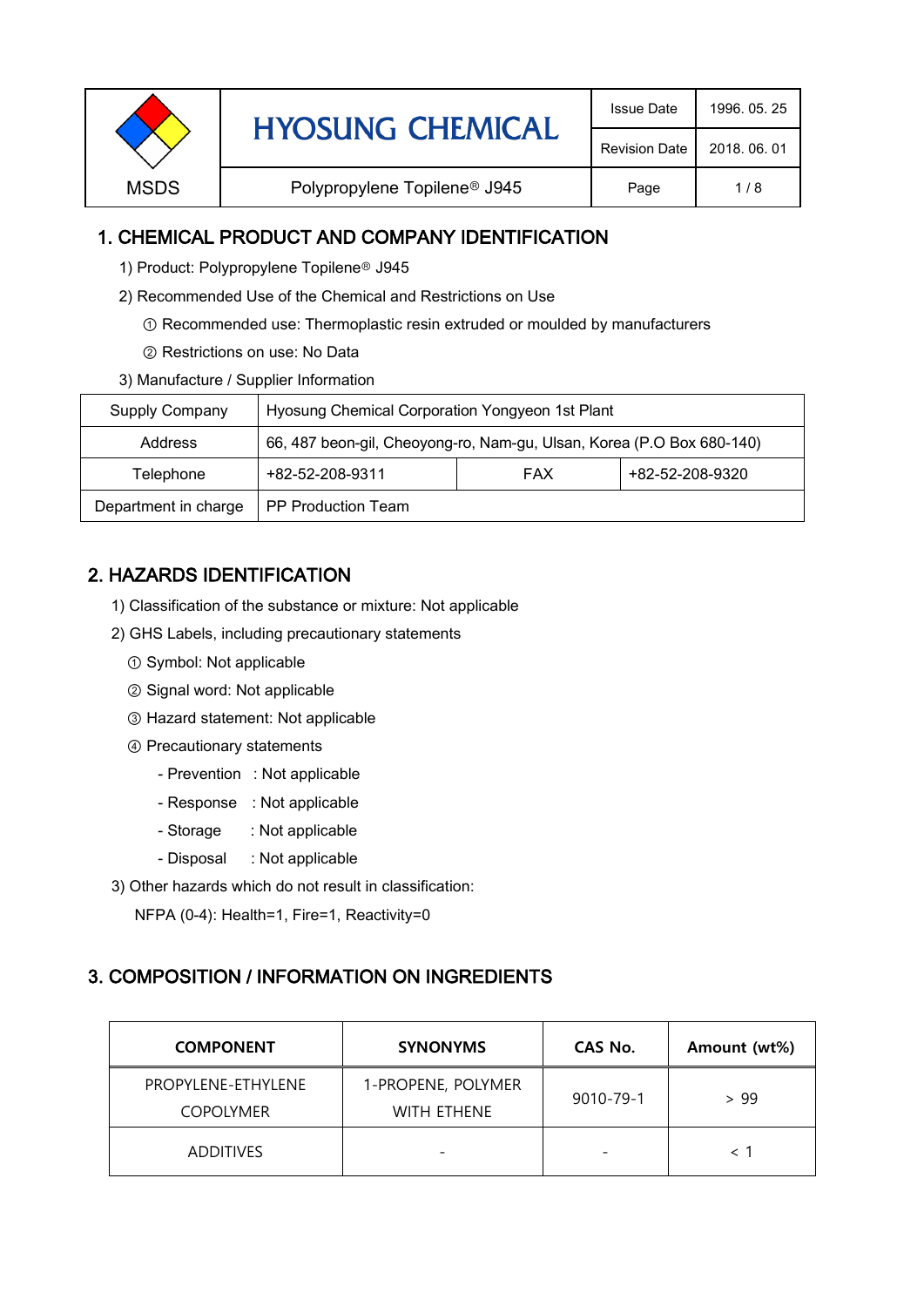|                                                         | <b>HYOSUNG CHEMICAL</b> | <b>Issue Date</b>    | 1996, 05, 25 |
|---------------------------------------------------------|-------------------------|----------------------|--------------|
|                                                         |                         | <b>Revision Date</b> | 2018, 06, 01 |
| <b>MSDS</b><br>Polypropylene Topilene <sup>®</sup> J945 |                         | Page                 | 2/8          |

### 4. FIRST AID PROCEDURES

- 1) Eye Contact
	- · In case of contact with substance, rinse your eyes immediately with running water for at least 20 minutes.
	- · Take medical action.
- 2) Skin Contact
	- · In case of contact with substance, rinse your skin immediately with running water for at least 20 minutes.
	- · Remove contaminated cloths including shoes immediately.
	- · Take medical action.
- 3) Inhalation
	- · Take medical action.
	- · Move into fresh air.
	- · If short of breathing, provide oxygen supply system.
- 4) Ingestion
	- · Do not put anything into the mouth of an unconscious person.
	- · Take medical action.
- 5) First-Aid Treatment and Information on Medical Doctors
	- · Let a medical provider know about the substance and take appropriate protection.

## 5. FIRE FIGHTING MEASURES

- 1) Suitable (Unsuitable) Extinguishing Media
	- · Extinguishing media: Water, Carbon dioxide, Extinguishing powder, Firefighting foam
	- · Unsuitable Extinguishing media: No data
	- · Large fire: Firefighting, Water spray
- 2) Specific Hazards from Chemical Material
	- · Toxicant from combustion: Pyrolysis or combustion cause irritative gases or carbon dioxides.
- 3) Fire Fighting Procedures and Equipment
	- · If it can be done without risk, move container from fire area.
	- · If it will be leak, do not spray high-pressure water stream.
	- · Dike for later processing.
	- · Use extinguishing agents appropriate for surrounding fire.
	- · Avoid inhalation of materials and combustion products.
	- · Up the wind and avoid low area.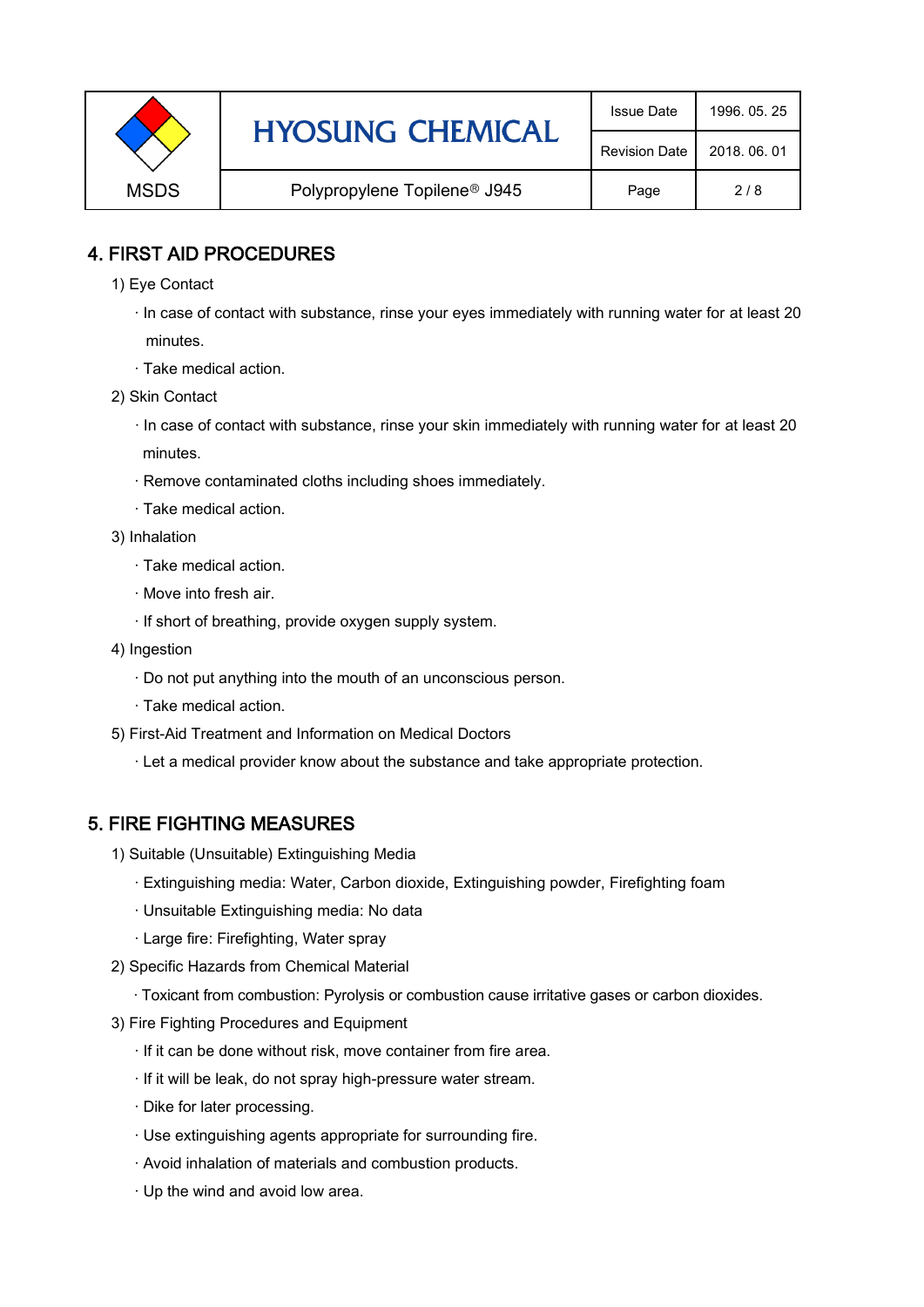|             | <b>HYOSUNG CHEMICAL</b>                  | <b>Issue Date</b>    | 1996, 05, 25 |
|-------------|------------------------------------------|----------------------|--------------|
|             |                                          | <b>Revision Date</b> | 2018, 06, 01 |
| <b>MSDS</b> | Polypropylene Topilene <sup>®</sup> J945 | Page                 | 3/8          |

### 6. ACCIDENTAL RELEASE MEASURES

- 1) Personal Precautions, Protective Equipment and Emergency Procedures
	- · Remove all flammable sources.
	- · If it is not dangerous, stop leaking.
	- · Take caution of substances and conditions that should be avoided.
	- · Ventilate properly.
	- · Do not touch the effluents or walk around the area.
	- · Prevent producing dust.
- 2) Environmental Precautions
	- · Release to air: Not available
	- · Release to soil: Not available
	- · Release to water: Not available
- 3) Purification and Removal Methods
	- · Small leak: Put in proper containers for waste.
	- ,· Large leak: To minimize the spread, cover it with plastic sheets or water-proof cloths and keep it away from water.

#### 7. HANDLING AND STORAGE

- 1) Handling
	- · Avoid direct physical contact.
	- · Wash thoroughly after use.

· Take precautionary measures to prevent against explosion risks, as all types of polymers may develop dust during transporting or grinding of granules.

- 2) Storage
	- · Keep stored in airtight containers.
	- · Keep stores in a cool, dry place.
	- · Place in an appropriate space in compliance with local regulation.

#### 8. EXPOSURE CONTROLS AND PERSONAL PROTECTION

- 1) Exposure Limits and Biological Exposure Limits of Chemical
	- · KOSHA: No data
	- · AIHA: No data
	- · ACGIH: No data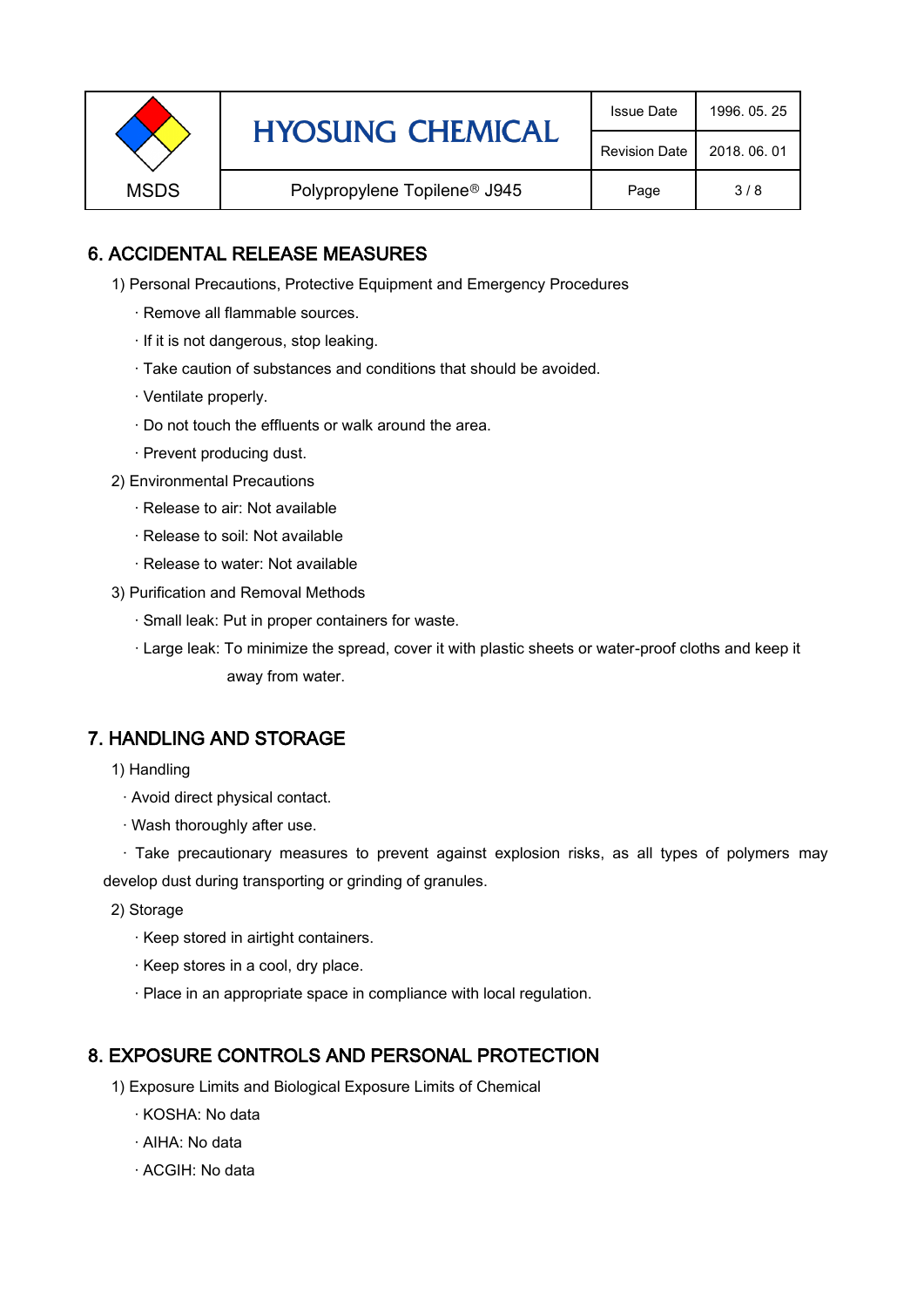|             | <b>HYOSUNG CHEMICAL</b>                  | <b>Issue Date</b>    | 1996, 05, 25 |
|-------------|------------------------------------------|----------------------|--------------|
|             |                                          | <b>Revision Date</b> | 2018, 06, 01 |
| <b>MSDS</b> | Polypropylene Topilene <sup>®</sup> J945 | Page                 | 4/8          |

- · OSHA: No data
- · Biological exposure limits: No data
- 2) Engineering Management
	- · Install local ventilation system.

· Ventilation equipment should be explosion-proof if explosive concentrations of dust, vapor of fume are present.

- 3) Personal Protective Equipment
	- ① Respiratory protection
		- · Use approved respirator if unable to control airborne dust, fumes, and vapor.
	- ② Eyes protection
		- · The wearing of chemical safety goggles or face shield is recommended.
		- · Install eyes washing facilities and quick drench shower near work areas.
	- ③ Hands protection
		- · The wearing of protective gloves is recommended to prevent exposure.
	- ④ Human body protection
		- · The wearing of protective clothing is recommended to prevent exposure.

#### 9. PHYSICAL AND CHEMICAL PROPERTIES

- 1) Appearance: White pellet
- 2) Odor: Odorless
- 3) Odor Threshold: No data
- 4) pH: No data
- 5) Melting / Freezing Point: 130 ~ 170 ℃
- 6) Initial Boiling Point or Boiling Point Range: No data
- 7) Flash Point: No data
- 8) Evaporation Rate: No data
- 9) Flammability (Solid, Gas) : No data
- 10) Upper / Lower Flammability or Explosive Limits: No data
- 11) Vapor Pressure: No data
- 12) Solubility: Insoluble
- 13) Vapor Density: No data
- 14) Relative Density: 0.88~0.92 kg/L (at 20℃)
- 15) N-Octane / Water Partition Coefficient: No data
- 16) Auto Ignition Temperature: 400℃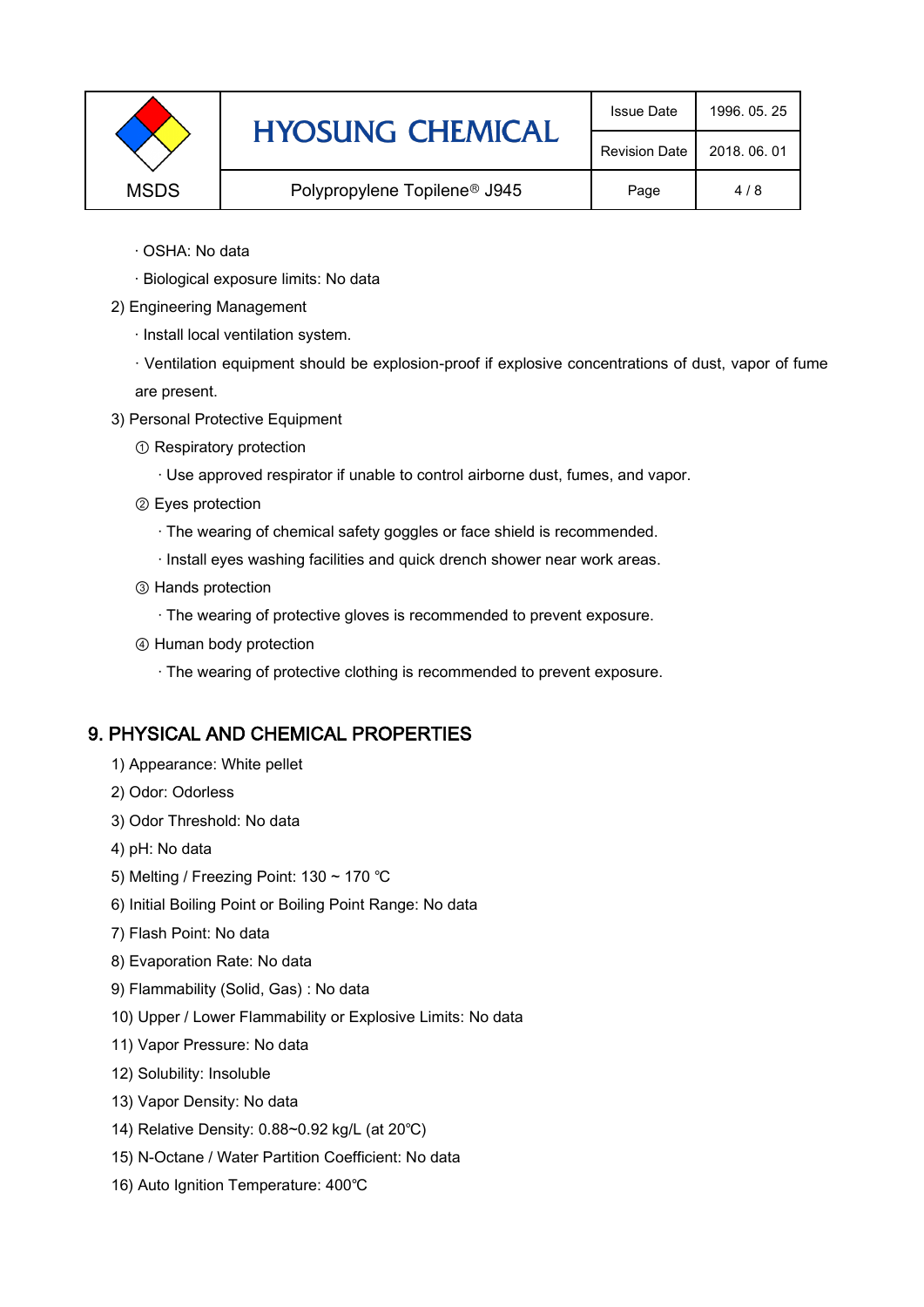|             | <b>HYOSUNG CHEMICAL</b>                  | <b>Issue Date</b>    | 1996, 05, 25 |
|-------------|------------------------------------------|----------------------|--------------|
|             |                                          | <b>Revision Date</b> | 2018, 06, 01 |
| <b>MSDS</b> | Polypropylene Topilene <sup>®</sup> J945 |                      | 5/8          |

- 17) Decomposition Temperature: No data
- 18) Viscosity: No data
- 19) Molecular Weight: >10,000

## 10. STABILITY AND REACTIVITY

- 1) Chemical Stability
	- · Stable under normal temperature and pressure.
- 2) Possibility of Hazardous Reaction
	- · Will not occur under normal temperature and pressure.
- 3) Condition to Avoid
	- · Avoid contact with water.
	- · Keep away from heat, sparks and flame.
	- · Avoid contact with strong oxidizing agents, strong alkaline and strong acid.
- 4) Incompatibility with Other Materials
	- · Strong oxidizing materials, Flammable substance.
- 5) Hazardous Decomposition Product

· At elevated temperatures the material will begin to decompose, producing fumes that can contain carbon monoxide, acrolein, aldehydes, and unidentified organic compounds.

#### 11. TOXICOLOGICAL INFORMATION

- 1) Information on the Likely Routes of Exposure
	- · Inhalation: No data
	- · Ingestion: No data
	- · Skin contact: No data
	- · Eye contact: No data
- 2) Delayed and Immediate Effects and Chronic Effects From Short or Long Term Exposure
	- Acute toxicity
		- · Oral: No data
		- · Skin: No data
		- · Inhalation: No data
	- Skin corrosion / irritation: No data
	- Serious eye damage / eye irritation: No data
	- Respiratory sensitization: No data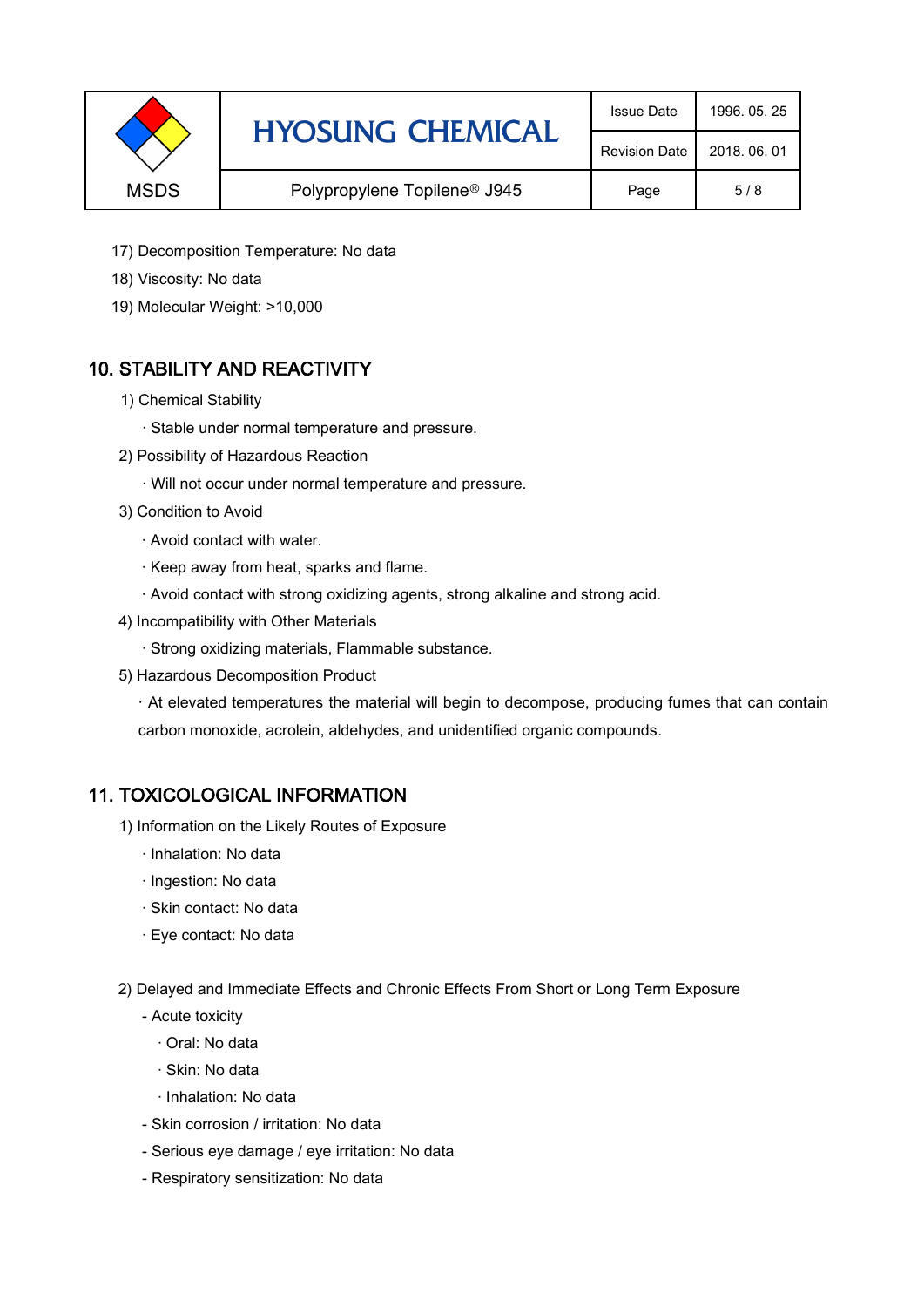|             | <b>HYOSUNG CHEMICAL</b>                  | <b>Issue Date</b>    | 1996, 05, 25 |
|-------------|------------------------------------------|----------------------|--------------|
|             |                                          | <b>Revision Date</b> | 2018, 06, 01 |
| <b>MSDS</b> | Polypropylene Topilene <sup>®</sup> J945 | Page                 | 6/8          |

- Skin sensitization: No data
- Carcinogenicity
	- · Industrial Safety & Health Law: No data
	- · IARC: No data
	- · OSHA: No data
	- · ACGIH: No data
	- · NTP: No data
	- · EU CLP: No data
- Gem cell mutagenicity: No data
- Reproductive toxicity: No data
- Specific target organ systemic toxicity (Single exposure)
- Specific target organ systemic toxicity (Repeated exposure)
- Aspiration hazard: No data

#### 12. ECOLOGICAL INFORMATION

- 1) Ecotoxicity: No data
- 2) Persistence and Degradability: No data
- 3) Bioaccumulative Potential: No data
- 4) Mobility in Soil: No data
- 5) Other Adverse Effects: No data

## 13. DISPOSAL CONSIDERATIONS

- 1) Disposal Method
	- · Dispose in accordance with all applicable environmental regulations.
	- · Empty containers should be recycled or disposed of through an approved waste management facility.
- 2) Disposal Considerations
	- · For proper disposal of used material, an assessment must be completed to determine the proper and permissible waste management options under applicable rules, regulations and laws.

## 14. TRANSPORT INFORMATION

- 1) UN Number: Not regulated as a hazardous material
- 2) UN Proper Shipping Name: Not applicable
- 3) Hazard Class: Not applicable
- 4) Packing Group: Not applicable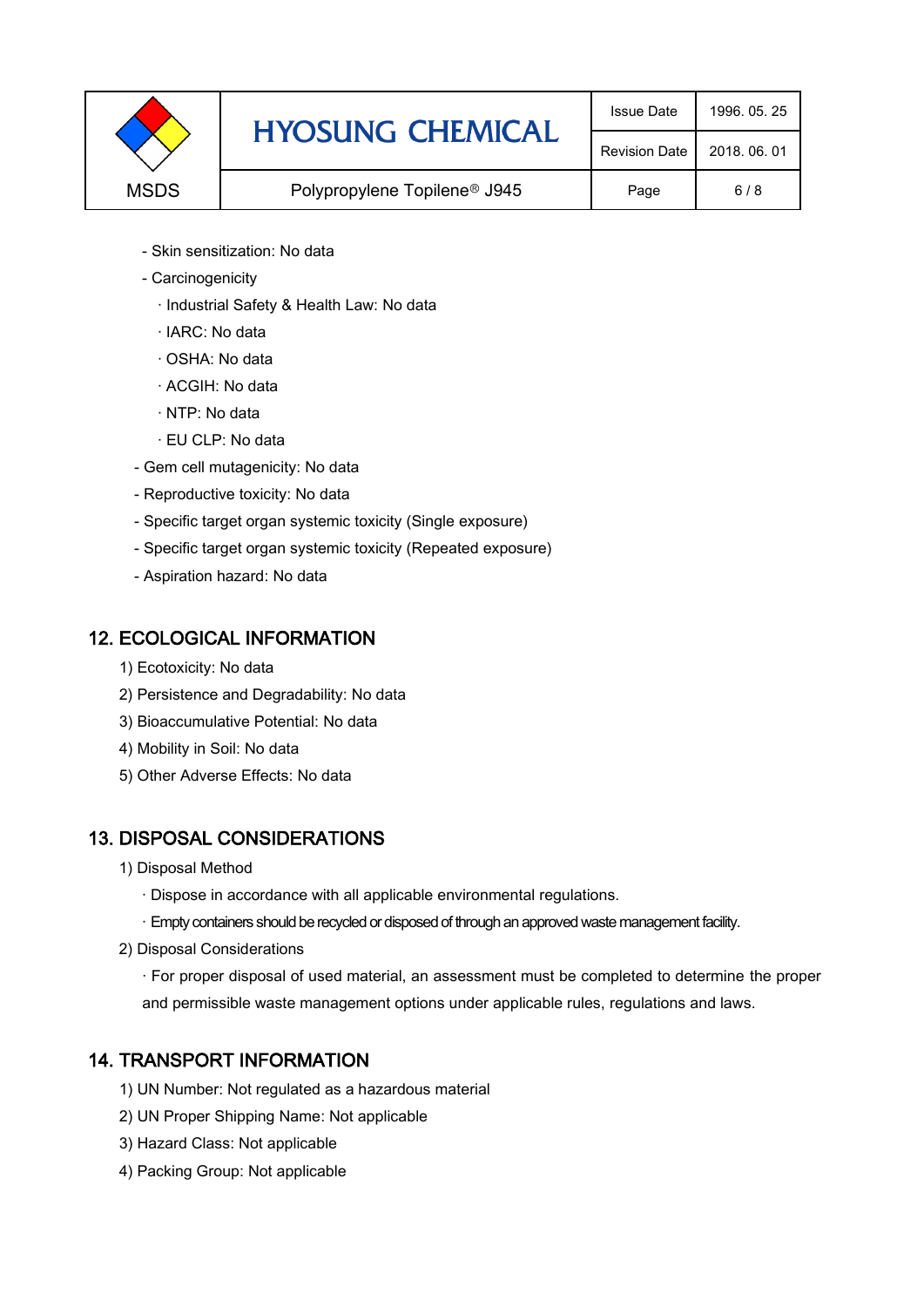|             | <b>HYOSUNG CHEMICAL</b>                  | <b>Issue Date</b>    | 1996, 05, 25 |
|-------------|------------------------------------------|----------------------|--------------|
|             |                                          | <b>Revision Date</b> | 2018, 06, 01 |
| <b>MSDS</b> | Polypropylene Topilene <sup>®</sup> J945 | Page                 | 7/8          |
|             |                                          |                      |              |

- 5) Marine Pollutant: Not applicable
- 6) DOT Number: Not regulated as a hazardous material
- 7) IATA Number: Not regulated as a hazardous material
- 8) IMDG Code: Not regulated as a hazardous material
- 9) Further information: Not a hazardous material under DOT, IATA and IMDG
- 10) Special Precautions for User
	- · Emergency management type of fire: Not applicable
	- · Emergency management type of leak: Not applicable

## 15. REGULATORY INFORMATION

- 1) Industrial Safety and Health Law (KOREA): Not applicable
- 2) Toxic Chemical Substance Subject to Management Act (KOREA): Not applicable
- 3) Hazardous Material Safety Act (KOREA): Not applicable
- 4) Other Local or International Regulation
	- Persistent Organic Pollutant Management Law (KOREA): Not applicable
	- EU Classification
		- · Classification: Not applicable
		- · Risk Phrases: Not applicable
		- · Safety Phrases: Not applicable
	- US Regulations
		- · OSHA: Not applicable
		- · CERCLA: Not applicable
		- · EPCRA 302: Not applicable
		- · EPCRA 304: Not applicable
		- · EPCRA 301: Not applicable
	- Rotterdam Convention material: Not applicable
	- Stockholm Convention material: Not applicable
	- Montreal Protocol on Substance: Not applicable

## 16. OTHER INFORMATION

- 1) Reference
	- · KOSHA: Material Safety Data Sheet